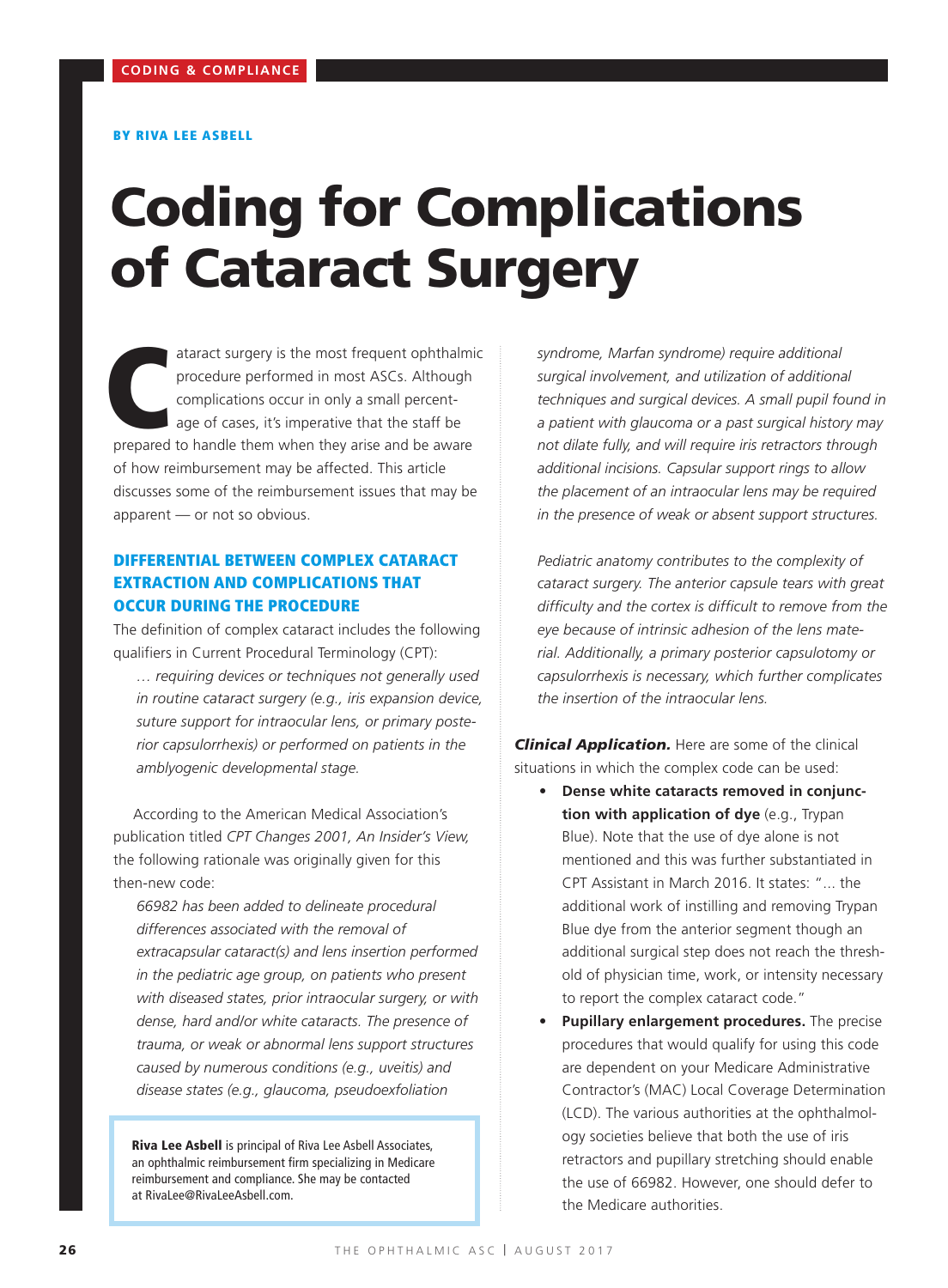- **• Synechiolysis** cannot be additionally billed. The definition of 66982 includes "requiring devices or techniques not generally used in routine cataract surgery." The intent of the code is to include any form of synechiolysis. Both codes 66984 and 66982 were bundled with the various synechiolysis codes in Version 7.2 of the National Correct Coding Initiative effective July 1, 2000.
- **• Vitrectomies** occasionally can be coded and billed as an additional procedure. If CPT code 67005 removal of vitreous, anterior approach (open sky technique or limbal incision); partial removal, or 67010 - subtotal removal with mechanical vitrectomy, is used, each is ordinarily bundled by the National Correct Coding Initiative (NCCI). However, in pediatric cataract surgery, when a limited pars plana vitrectomy is performed, it may be billed additionally. It is recommended that modifier -52 usually be applied since this is usually a limited pars plana posterior vitrectomy. Also, modifier -59 would have to be used due to the bundles with all cataract and retina/vitreous procedures (except 66850 – lensectomy).
- **• Management of intraoperative complications,** such as vitreous loss and iris prolapse, do not qualify for the use of code 66982. The intent is that CPT code 66982 only be used when the physician plans prospectively and documents in the preoperative plan that a complex cataract procedure is to be performed.
- **• Pediatric cases** cannot be coded as complex (CPT code 66982) when an IOL is NOT inserted. An IOL must be inserted to use this code, even though pediatric cataract extraction is more difficult than adult cataract extraction.

NOTE: The description of the code was changed to remove "endocapsular rings" in 2001 because, technically, a device that does not have FDA approval cannot be included in CPT code descriptors. Now that most of these devices do have FDA approval, their use would qualify the case to be coded using CPT code 66982.

The use of high-technology instrumentation doesn't necessarily qualify the procedure as complex. Examples would include use of the Fugo blade for anterior capsulorrhexis or performing laser ablation of the lens rather than phacoemulsification.

# ASC PAYMENT CONSIDERATIONS WHEN COMPLICATIONS OCCUR

Surgical complications do occur and when trying to code a case, the focus may be on the various salvaging procedures rather than the original procedure. This often happens when cataract surgery with insertion of an IOL is being performed. Those responsible for setting up the codes (CPT Editorial Panel and National Correct Coding Initiative) are focused on physician reimbursement and, thus, the ASC reimbursement may be neglected. Extreme examples of this are found with the bundles between retinal detachment repair and cataract extraction with insertion of an intraocular lens. How is the ASC going to be reimbursed when the retinal and anterior segment surgeries are bundled?

Common complications that occur in which this situation can be problematic include:

- Vitreous loss precipitating an anterior, posterior, or combination vitrectomy
- The intraocular lens being dropped into the posterior segment, necessitating referral to a retina specialist (**See Case 1**)
- Rupture of the posterior capsule leading to other complications, such as vitreous loss and other possible disastrous complication (**See Case 2**).

*Modifier Issues.* In this context, it is worthwhile to review my column from the October 2015 issue of *The*  Ophthalmic ASC.<sup>1</sup> Because this addresses facility billing for Medicare coding, there is no requirement for modifiers to demonstrate that the surgery for a complication is or is not related to any prior procedure, thus, there is no issue of global period.

## QUALITY MEASURE: ASC-14: UNPLANNED ANTERIOR VITRECTOMY

For those of you who may have missed the column in the February 2017 issue of *The Ophthalmic ASC,* one of the final quality reporting measures for ASCs in 2017 will assess the percentage of unplanned anterior vitrectomies performed in conjunction with cataract surgery in an ASC.<sup>2</sup>

The assignment of a vitrectomy to the unplanned category and its associated type of cataract surgery, focusing on occurrences with complex cataract extraction as well as potential difficulties in abstracting the information, is discussed in the article. The import of these cases that need to be reported is that it is unplanned, thus, being a complication of the surgery (**See Case 3**).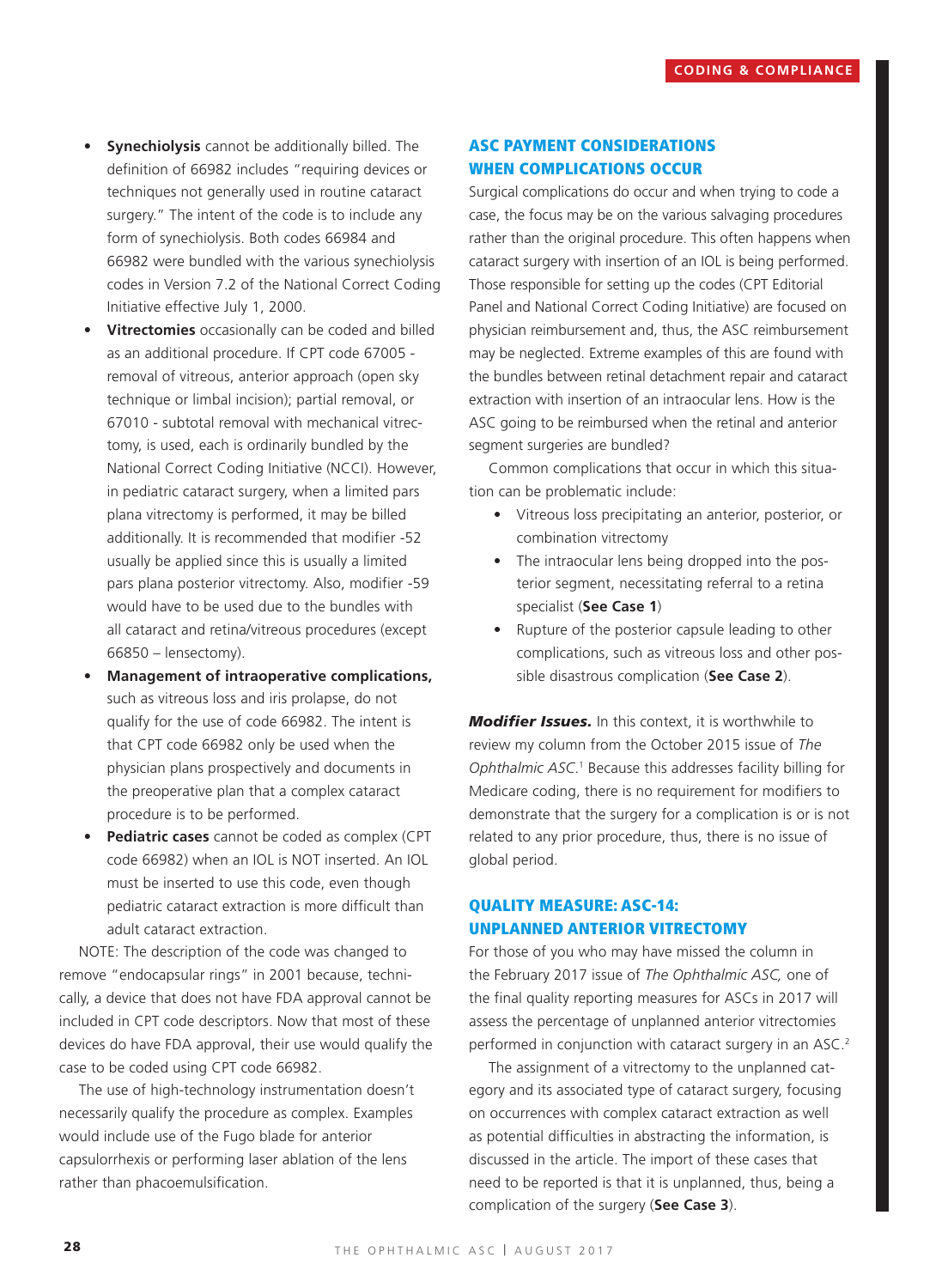#### REIMBURSEMENT OPTIMIZATION

One of the basic principles generally expounded is that the ASC surgery coding should match that of the physician's; however, sometimes this is not possible. If a better alternative exists that differs, but is accurate, then use it.

A seemingly obvious principle, but one that may be overlooked when coding, is the objective of the coding in cataract extraction with insertion of an intraocular lens is to get the facility charge covered that covers the procedure as well as the cost of the intraocular lens if it has been opened and cannot be used again or was specially ordered, and so on.

## CASE STUDIES

The following cases are those that would be considered complications of cataract or other surgery and none fit into the category of complex.

#### Case 1

Operative Note excerpts: "This patient had had secondary lens insertion and suturing done elsewhere by another surgeon, including a McCannel suture. These have all failed, and the intraocular lens had dislodged into the vitreous cavity. The latest intraocular lens had broken into two pieces, with one haptic floating into the vitreous cavity, while the lens had dislodged and hung posteriorly.

A limbal peritomy was performed temporally and nasally. Partial thickness scleral flaps were raised approximately 4 mm in length extending 2 mm posterior from the limbus, which were limbus based nasally and temporally.

… A partial thickness scleral flap was raised about 1 mm posterior to the limbus and then a keratome was used to enter the anterior chamber ... The light pipe was used to raise the remaining portion of the intraocular lens and placed it into the anterior chamber. Forceps were then used to grasp the intraocular lens and remove from the eye. An Akreos (Bausch + Lomb) lens was secured using GORETEX CV-8 sutures and hung from the nasal and temporal sides, respectively. The lens was well centered. The sutures were tied temporarily while the intraocular lens was centered, and then tied permanently after the ports have been removed.

The 25-gauge ports were then placed outside of the scleral flap beds superonasally and superotemporally. Closed vitrectomy was carried out. The retained haptic was found lodged in the inferior vitreous space. This was removed using intraocular end-grasping forceps."

**Diagnosis: 1) T85.22xA Malposition of intraocular lens; 2) H27.02 Aphakia, left eye; 3) Z98.89 Personal history of surgery**

| <b>CASE 1</b>    |                                                                                                                             |                  |
|------------------|-----------------------------------------------------------------------------------------------------------------------------|------------------|
| <b>DIAGNOSES</b> | <b>PROCEDURE</b><br><b>CODES</b>                                                                                            | <b>MODIFIERS</b> |
| 1) 1, 3          | 67121 Removal of<br>implanted material,<br>posterior segment                                                                | $-LT$            |
| 2) 1, 3          | 67036 Pars plana<br>vitrectomy                                                                                              | $-51 - 59 - LT$  |
| 3) 2, 3          | 66895 Insertion of<br>secondary intraocular lens                                                                            | $-51 - LT$       |
| 4) 1, 2, 3       | 66682                                                                                                                       | $-51 - LT$       |
| Notes:           | $\mathbf{u} \cdot \mathbf{v} = \mathbf{v} \cdot \mathbf{v}$ and $\mathbf{v} \cdot \mathbf{v} = \mathbf{v} \cdot \mathbf{v}$ |                  |

1. This case would NOT qualify for Quality Measure: ASC—14 Unplanned Vitrectomy.

#### Case 2

Operative Note excerpts: "… Trypan blue was injected through the paracentesis followed by epi shugarcaine to further stabilize the pupil and irrigate out the trypan blue then followed by [Viscoat] to fill the anterior chamber … create a two-step full-thickness clear corneal incision … The cystotome and Utrata forceps were used to create a continuous capsulorhexis in the anterior capsule. BSS on a hydrodissection cannula was used to perform gentle hydrodissectin and the lens was rotated.

The lens was noted to have significant phacodonesis at this point. Phacoemulsification was performed to groove the nucleus and attempts at cracking and chopping the nucleus were made. At this point, due to excessive movement by the patient during the surgery and difficulty with safely cracking and chopping the lens, a decision was made to convert the case to an extracapsular cataract extraction.

A 10-0 nylon suture was placed through the main wound. The surgeon moved superiorly and performed a superior peritomy and made an 8-mm scleral tunnel wound after applying bipolar wet-field cautery to the superior sclera to achieve hemostasis.

Attempts at bringing the lens out of the bag using viscoelastic and hydration with BSS on a cannula were made. A lens loop and muscle hook were used to then express the lens nucleus from the capsular bag. The lens and capsular bag flipped upside down during this process.